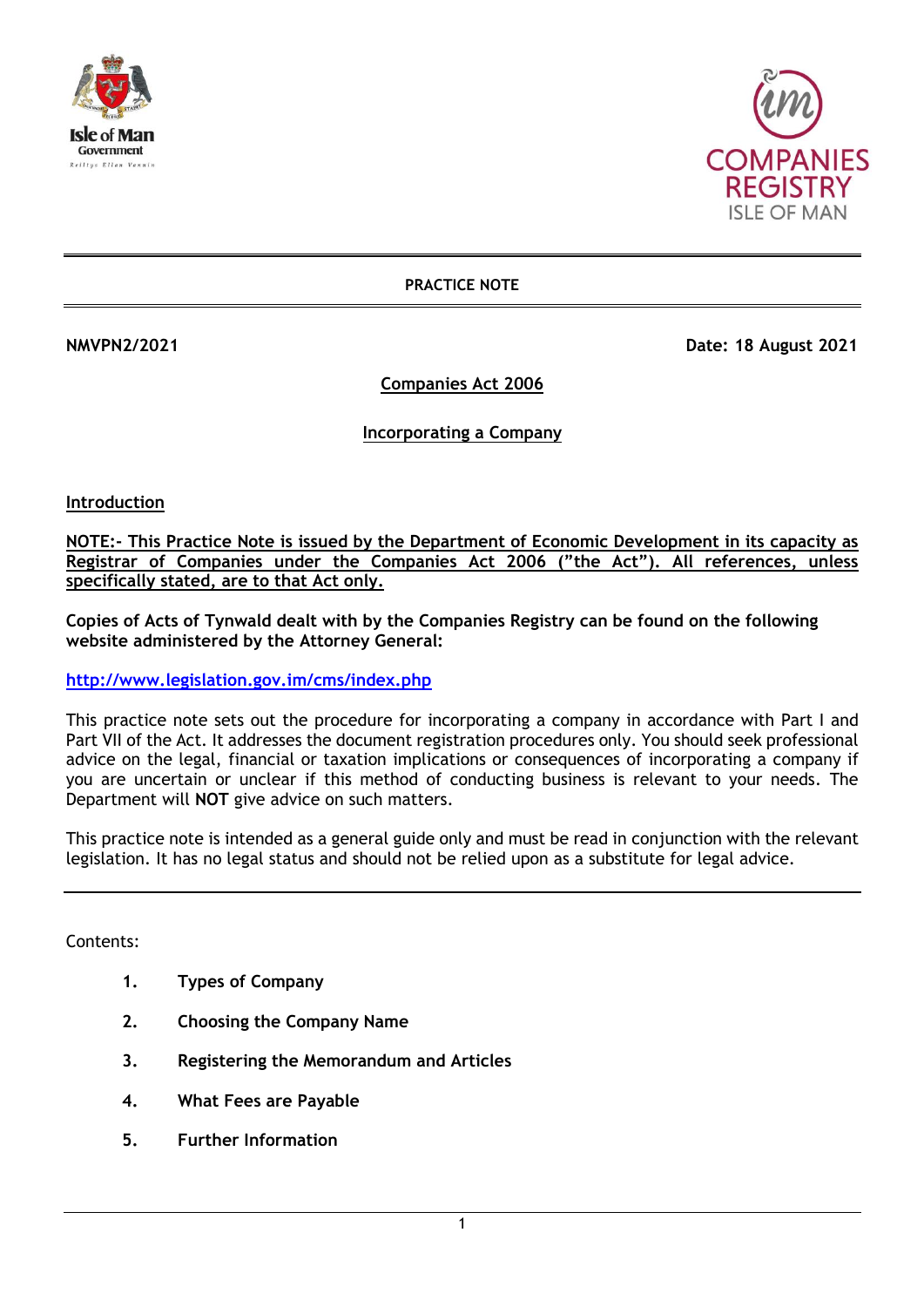# **1. Types of Company**

- 1.1 The types of company which can be incorporated under the Act are as follows:-
	- (a) a company limited by shares;
	- (b) a company limited by guarantee;
	- (c) a company limited by shares and by guarantee;
	- (d) an unlimited company with shares;
	- (e) an unlimited company without shares; or
	- (f) a company limited by shares incorporated as a protected cell company.
- 1.2 There is no distinction in the Act between a "private" and a "public" company. Any company incorporated under the Act can carry out any action permitted by the Act, subject to the terms of its memorandum and articles.

### **2. Choosing the company name**

- **2.1 PLEASE NOTE: The Department can only accept an application to reserve a company name from a person qualified to act as a registered agent or an application for incorporation from the person named as the first registered agent. An application coming from any other person will not be accepted.**
- 2.2 There are restrictions on your ability to choose the name you want to use. The statutory restrictions and compulsory requirements are set out in sections 11 and 12 of the Act. In addition, the Department has published a list of restricted words and phrases where prior permission will need to be sought before submitting the memorandum and articles for registration, and where the Department considers a name to be offensive or objectionable.
- 2.3 There is no legal requirement to seek approval from the Department prior to submitting the memorandum and articles. We would however recommend that applicants do not incur unnecessary expenditure before ensuring that a proposed name is acceptable for registration.
- 2.4 If you wish to confirm a name's acceptability, the Department will only consider applications in writing to reserve a name for up to 12 weeks from persons qualified to act as registered agents **only**. If no prior approval has been sought, applicants are advised that there will be a delay in incorporating the company whilst a decision is made on the acceptability of the name, and it is possible that registration could be refused.

### **3. Registering the memorandum and articles**

- 3.1 Contents of the memorandum
- 3.1.1 The memorandum must by law must contain the following matters:-
	- (a) the company name
	- (b) the company type
	- (c) the first registered office address (which must be in the Isle of Man)
	- (d) the name of the first registered agent
	- (e) the full name and address of each subscriber minimum of one
	- (f) if the company has a share capital, the agreement of each shareholder subscriber to take one or more shares
	- (g) if the company is limited by guarantee, with or without a share capital, or an unlimited company without shares, the agreement of each guarantee subscriber to become a member
	- (h) if the company is limited by guarantee, with or without a share capital, the amount for which every guarantee member is liable
	- (i) that the company is a protected cell company if appropriate
	- (j) if the company has a share capital, the number of shares taken and the amount agreed to be paid by each subscriber.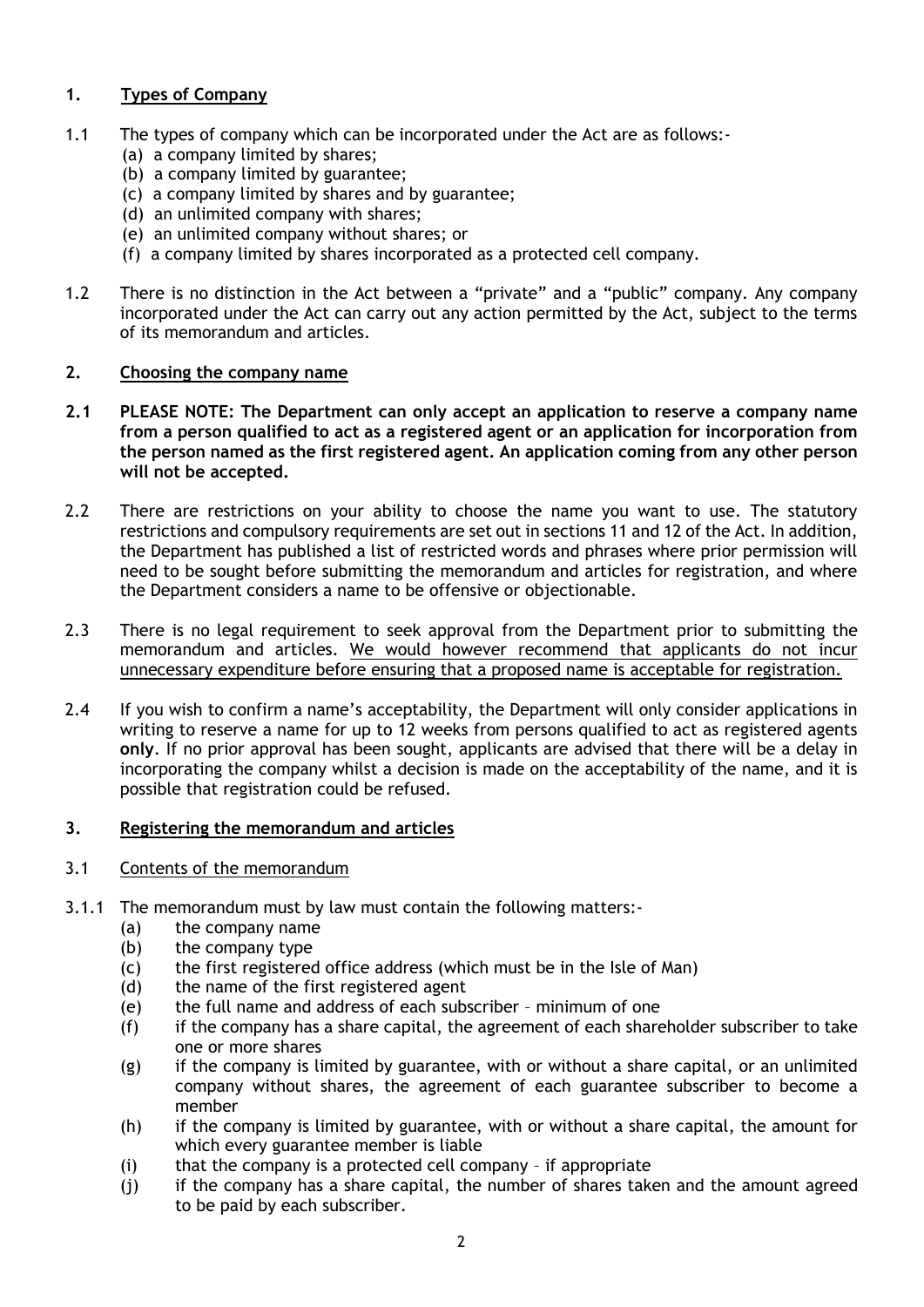3.1.2 The memorandum may also contain a statement specifying the purposes for which the company is established, or the business, activities or transactions which the company is permitted to undertake or the restrictions (if any) on such purposes, business etc.

### 3.2 Contents of the articles

- 3.2.1 Model articles are available from our website [www.gov.im/categories/business-and](http://www.gov.im/categories/business-and-industries/companies-registry)[industries/companies-registry](http://www.gov.im/categories/business-and-industries/companies-registry) in respect of a company limited by shares and a company limited by guarantee. These may be adopted in full or in part, but if any provision in the model articles is not provided for in the proposed articles, or is not expressly excluded, it shall be deemed to be included.
- 3.2.2 Model articles are **NOT** currently available for a company limited by shares and by guarantee, or for an unlimited company with or without a share capital. The Act does not provide for model articles for a protected cell company. In these cases you should seek professional advice as to the articles' contents.

#### 3.3 Documents to be submitted

- 3.3.1 The person named as the first registered agent needs to submit the memorandum and articles (if any). Please note that the registered agent must keep a signed copy of the memorandum and articles (if any) at his office.
- 3.3.2 If the company name is acceptable for registration, the Department will register the documents, allot a unique number to the company and issue it with a certificate of incorporation. A copy of the certificate will be put onto the public file of the company.
- 3.3.3 There is no requirement to file a list of the first directors of the company at the point of incorporation. The company must appoint one or more persons as directors within one month of incorporation. Corporate directors are permitted, but there are restrictions of the type of corporate director that may be appointed. After incorporation, the company may elect to file details of its directors. Failing such election, the company is not required to notify the Department of the appointment of its first directors or of any change in them until the first annual return is due for submission.
- **3.4 The items listed above relate ONLY to the procedure for applying to the Department for incorporation. This paragraph does NOT cover any other legal and/or financial enquiries that you ought reasonably to make depending on why you wish to incorporate the company.**
- 3.5 If the Department refuses to accept the Memorandum and Articles for registration, you have, under section 208(4) of the Act, the right of appeal to the Isle of Man High Court of Justice against such refusal.

### **4. Fees payable**

4.1 The following fees are payable on applying for registration of the memorandum and articles, which includes the issue of a certificate of incorporation.

'Standard incorporation' of a company under section 3 of the Act within 48 hours **£100.00**

'2 hour incorporation' of a company under section 3 of the Act **£250.00**

'While you wait incorporation' of a company under section 3 of the Act **£500.00**